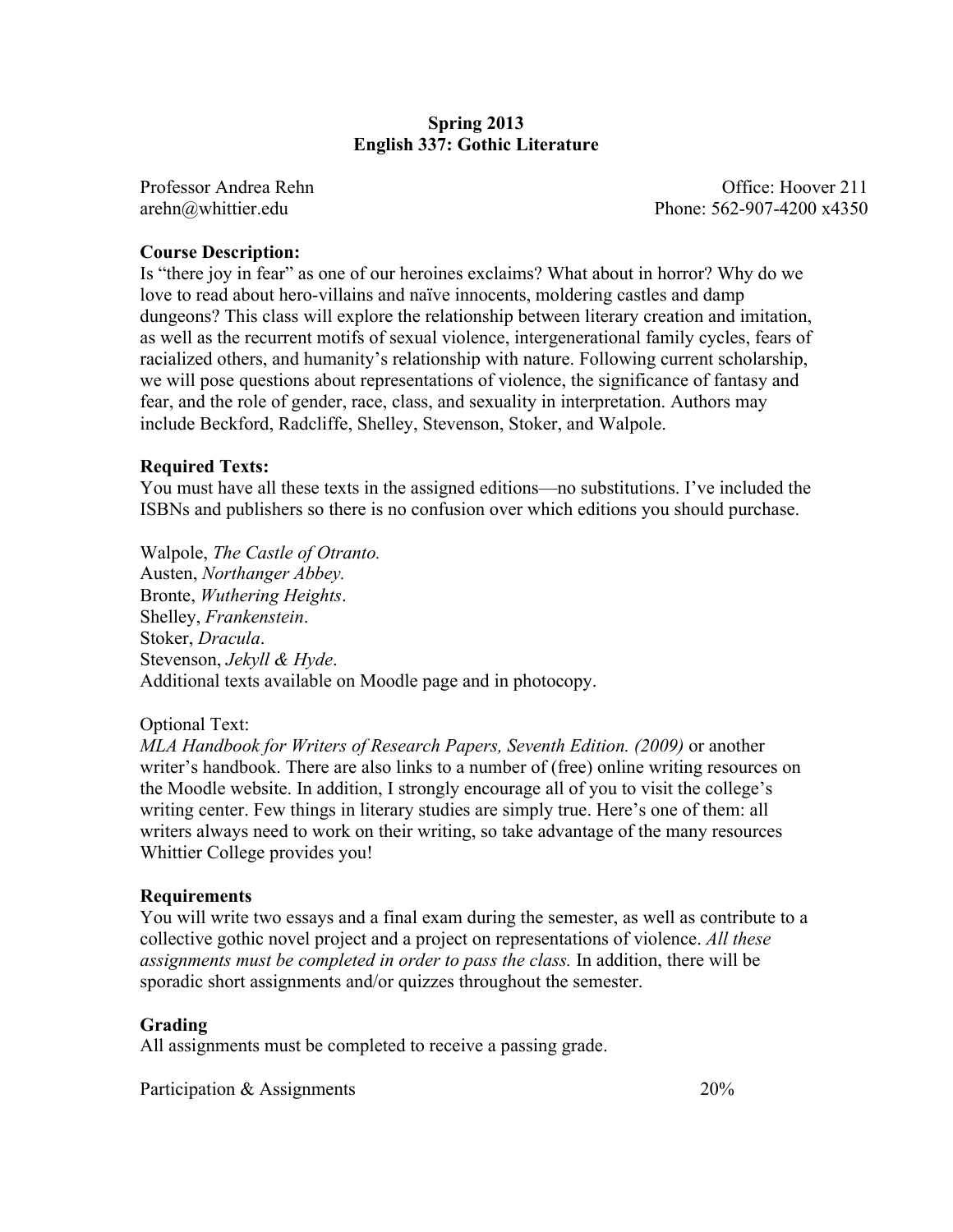| (Includes quizzes, imitations, etc.) |    |
|--------------------------------------|----|
| First Paper                          |    |
| Second Paper                         |    |
| Gothic Novel Project                 |    |
| Representing Violence Project        |    |
| Final Exam                           | 20 |

## **Accommodations**

Students desiring accommodations on the basis of physical, learning, or psychological disability for this class are to contact Disability Services. Disability Services is located on the ground floor of the Library, room G003, and can be reached by calling extension 4825. No requirement exists that accommodations be made prior to completion of this approved College process.

# **Academic Integrity**

All the work you submit in this course must have been written for this course and not another and must originate with you in form and content, with contributory sources fully and specifically acknowledged. Make yourself familiar with Whittier's Academic Integrity Code at http://www.whittier.edu/facultyhandbook/default.htm*.* This link is available on the Moodle website*.* I may, and often due, submit papers to Turnitin.com, an online plagiarism database. *In this course, the normal penalty for a violation of the code is an "F" for the term and a report to the Dean of Students. Really.*

# **Guidelines for Written Work**

I strongly recommend that you read the following two websites. Both offer excellent information on writing, drafting, and grading. Links are on Moodle.

- "GETTING AN A ON AN ENGLISH PAPER" at http://andromeda.rutgers.edu/~jlynch/EngPaper/
- "PAPERS: EXPECTATIONS, GUIDELINES, ADVICE, AND GRADING" at http://www.utm.utoronto.ca/~dwhite/papers.htm
- Use MLA style guidelines for all your written work in this class. You are responsible for knowing those guidelines. See the resources on the Moodle webpage or purchase the recommended MLA handbook for details.

Complete the readings by the dates they appear on the schedule below and ALWAYS bring the relevant texts to class. Items marked with an asterisk \* will be available through the Moodle page.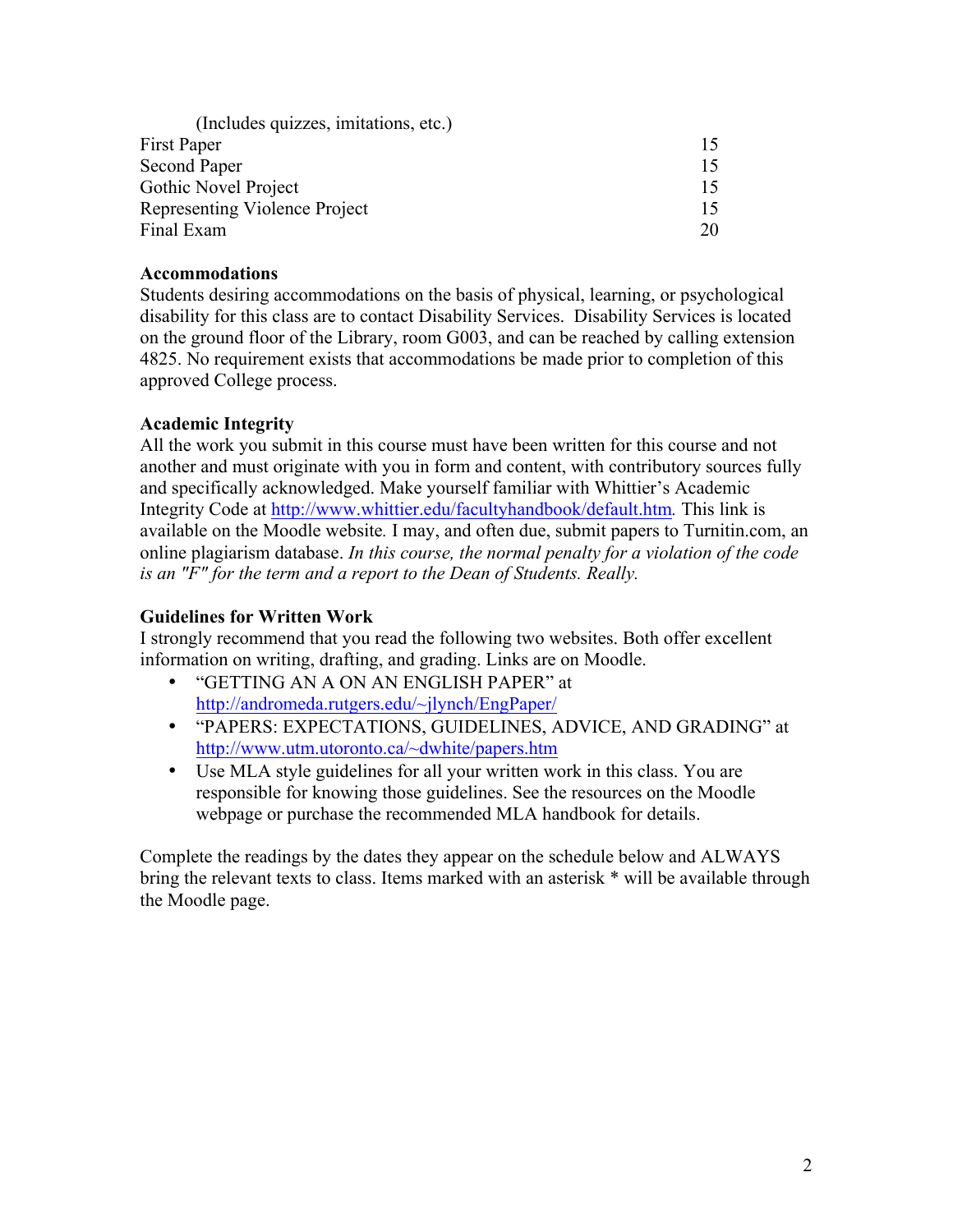| Course Introduction: What is the Gothic?                                                                                       |                                                                         |
|--------------------------------------------------------------------------------------------------------------------------------|-------------------------------------------------------------------------|
| <b>GOTHIC BEGINNINGS</b>                                                                                                       |                                                                         |
| Walpole, <i>The Castle of Otranto</i> (1764)                                                                                   | Update Moodle with<br>Photo; bring question<br>about syllabus to class. |
| Walpole, The Castle of Otranto                                                                                                 | <b>Gothic Imitation Due</b>                                             |
| Wordsworth, "Preface" to Lyrical Ballads (excerpt)*<br>Burke, <i>Philosophical EnquirySublime and Beautiful</i><br>$(except)*$ |                                                                         |
| Freud, "The Uncanny"*                                                                                                          |                                                                         |
| Todorov, The Fantastic (excerpt)*                                                                                              |                                                                         |
| Screening: The Romantics, disc 2                                                                                               | Essay #1 Due                                                            |
| Shelley, <i>Frankenstein</i> , Vol 1 (1816)                                                                                    |                                                                         |
| Frankenstein, Vol 2                                                                                                            |                                                                         |
| <i>Frankenstein</i> , Vol 3                                                                                                    |                                                                         |
| <i>Frankenstein</i> criticism tba                                                                                              | Debate Day                                                              |
| Screening: <i>Bride of Frankenstein</i> (1935)                                                                                 |                                                                         |
| Austen, <i>Northanger Abbey</i> (1817)                                                                                         |                                                                         |
| Austen, Northanger Abbey                                                                                                       | <b>Gothic Imitation Due</b>                                             |
| <b>GOTHIC REVIVAL</b>                                                                                                          | Begin Gothic Novel                                                      |
| Bronte, <i>Wuthering Heights</i> (1847)                                                                                        |                                                                         |
| Bronte, Wuthering Heights                                                                                                      |                                                                         |
| Bronte, Wuthering Heights                                                                                                      |                                                                         |
| Screening: The Innocents (1961)                                                                                                |                                                                         |
| Stevenson, <i>Jekyll &amp; Hyde</i> (1886)                                                                                     |                                                                         |
| Stevenson, <i>Jekyll &amp; Hyde</i>                                                                                            | Gothic Novel Project Due                                                |